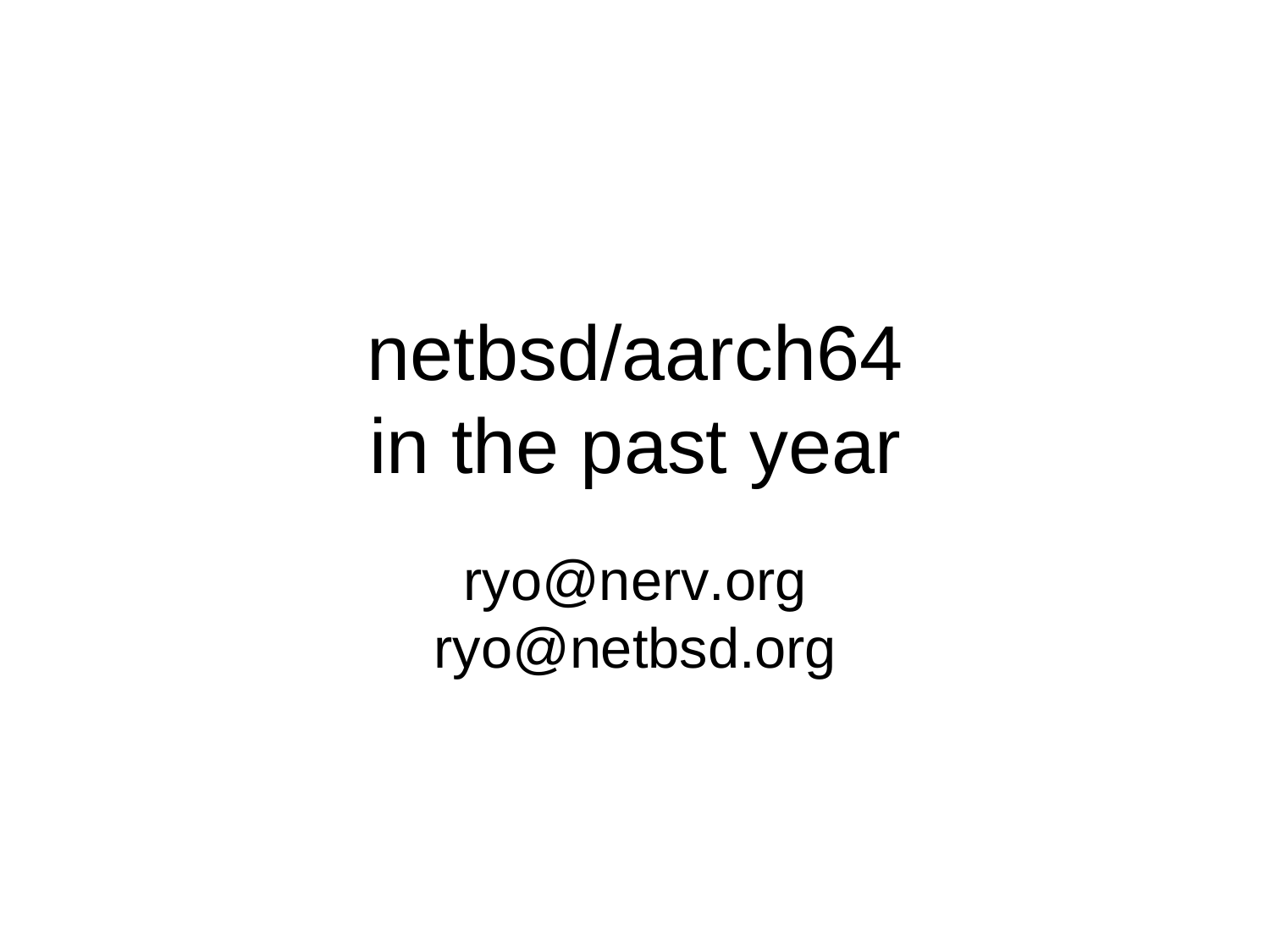# log

- 2018-04-01 Add support for aarch64
- 2018-07-09 SMP!
- 2018-08-15 MODULAR
- 2018-08-26 big.LITTLE
- 2018-08-26 SLJIT (by ris  $@$ )
- 2018-10-03 ThunderX! (by skrII $@$ )
- 2018-10-12 COMPAT\_NETBSD32
- 2018-10-28 EFI (by jmcneill@)
- 2018-11-01 KASAN aarch64 (by maxv $@$ )
- 2018-11-24 ARM Server Base System Architecture (SBSA), and ACPI (by jmcneill@)
- 2018-12-13 PT\_TRACE
- 2018-12-27 kernel crash dump (by mrg $@$ )
- 2019-02-06 improve pmap remove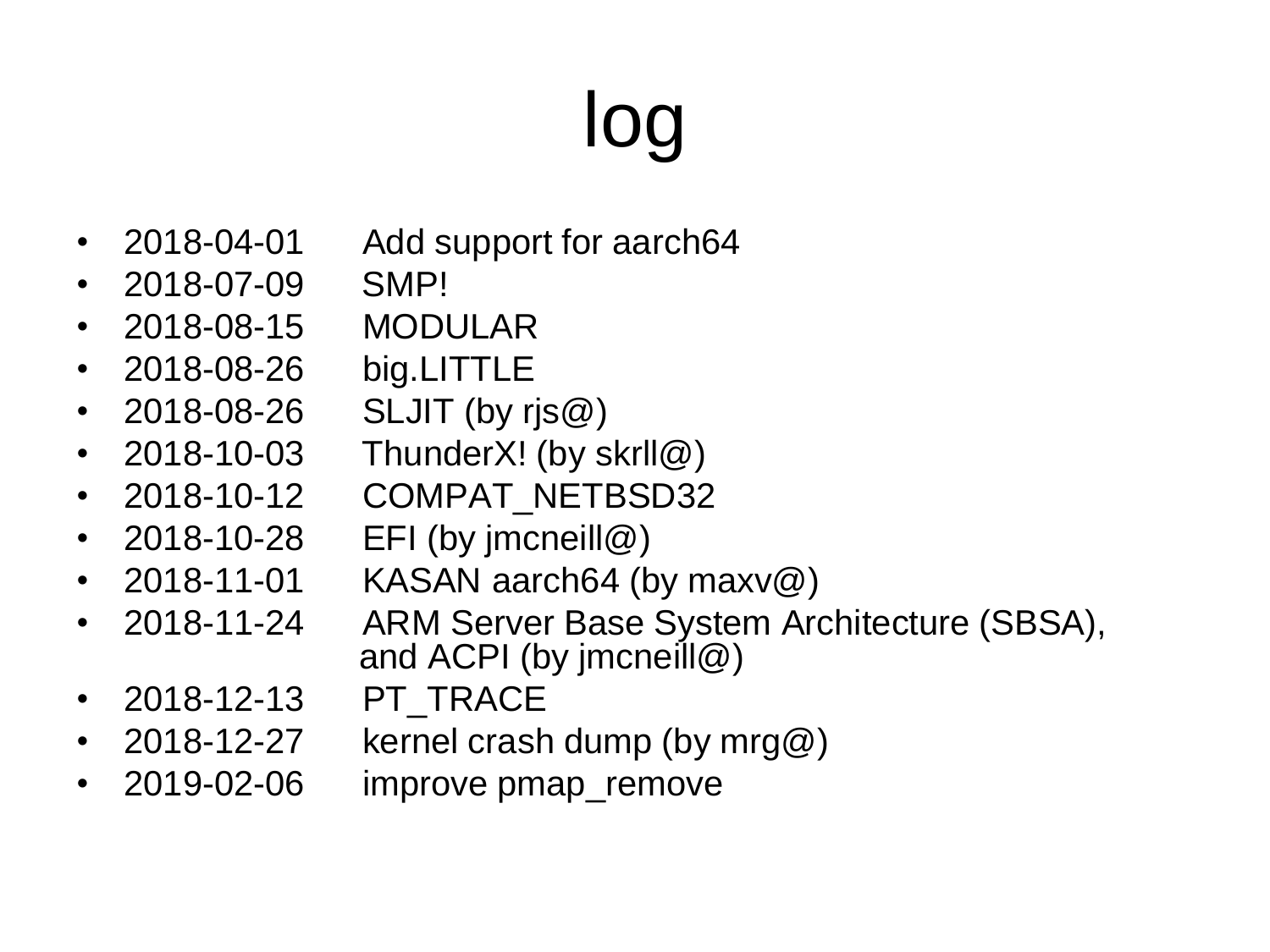#### 2018-04-01 Add support for aarch64

- on April fool day, but it is true
- [https://twitter.com/rsh/statuses/980303726](https://twitter.com/rsh/statuses/980303726668759046) [668759046](https://twitter.com/rsh/statuses/980303726668759046)
- https://twitter.com/h kenken/statuses/9803 [16789505540096](https://twitter.com/h_kenken/statuses/980316789505540096)
- [https://www.reddit.com/r/NetBSD/commen](https://www.reddit.com/r/NetBSD/comments/88pfue/aarch64_support_added/) [ts/88pfue/aarch64\\_support\\_added/](https://www.reddit.com/r/NetBSD/comments/88pfue/aarch64_support_added/)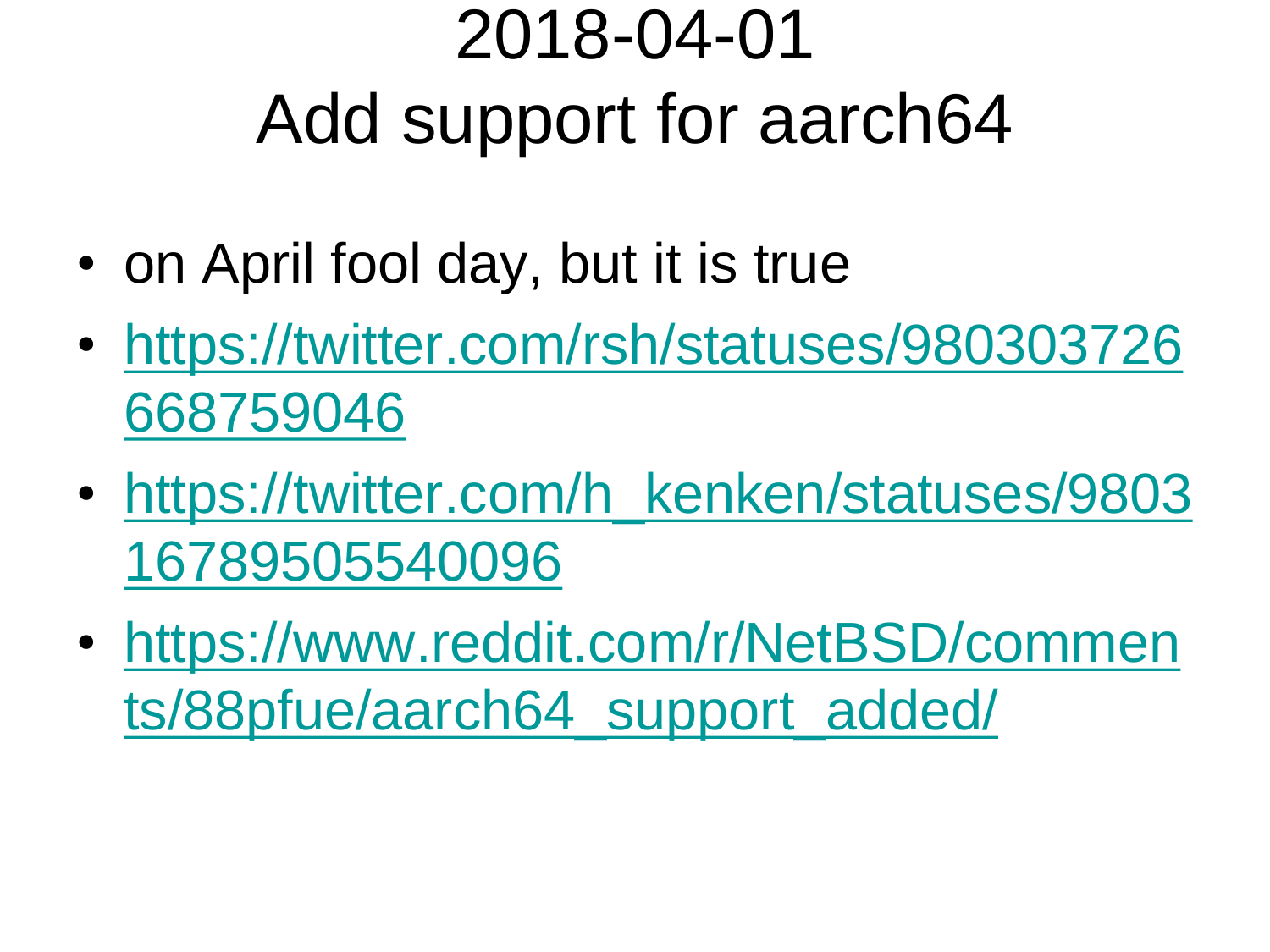#### 2018-07-09 SMP!

• ... but maximum 4 cores. restricted on the same cpu cluster.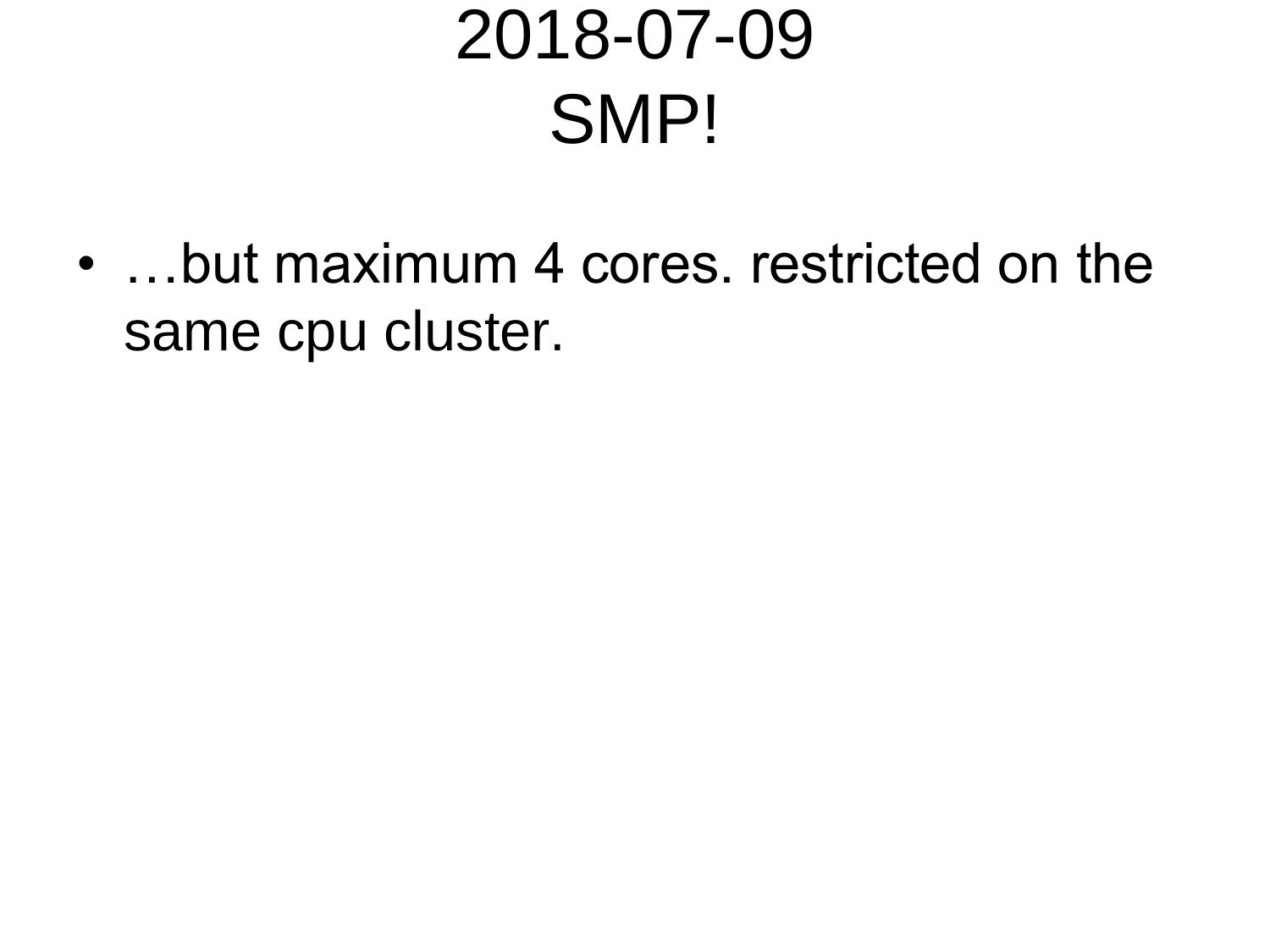### 2018-08-26 big.LITTLE (multi cpu clusters)

- [https://twitter.com/rsh/statuses/103187687](https://twitter.com/rsh/statuses/1031876876422144007) [6422144007](https://twitter.com/rsh/statuses/1031876876422144007)
- [http://www.nerv.org/netbsd/?q=id:2018082](http://www.nerv.org/netbsd/?q=id:20180826T181550Z.5d9e0b329abfa7442f0cf374297bdef47e91d162) [6T181550Z.5d9e0b329abfa7442f0cf37429](http://www.nerv.org/netbsd/?q=id:20180826T181550Z.5d9e0b329abfa7442f0cf374297bdef47e91d162) [7bdef47e91d162](http://www.nerv.org/netbsd/?q=id:20180826T181550Z.5d9e0b329abfa7442f0cf374297bdef47e91d162)

• but maximum 32 cores, some variables (cpu mbox, and so on) is 32bit…  $\odot$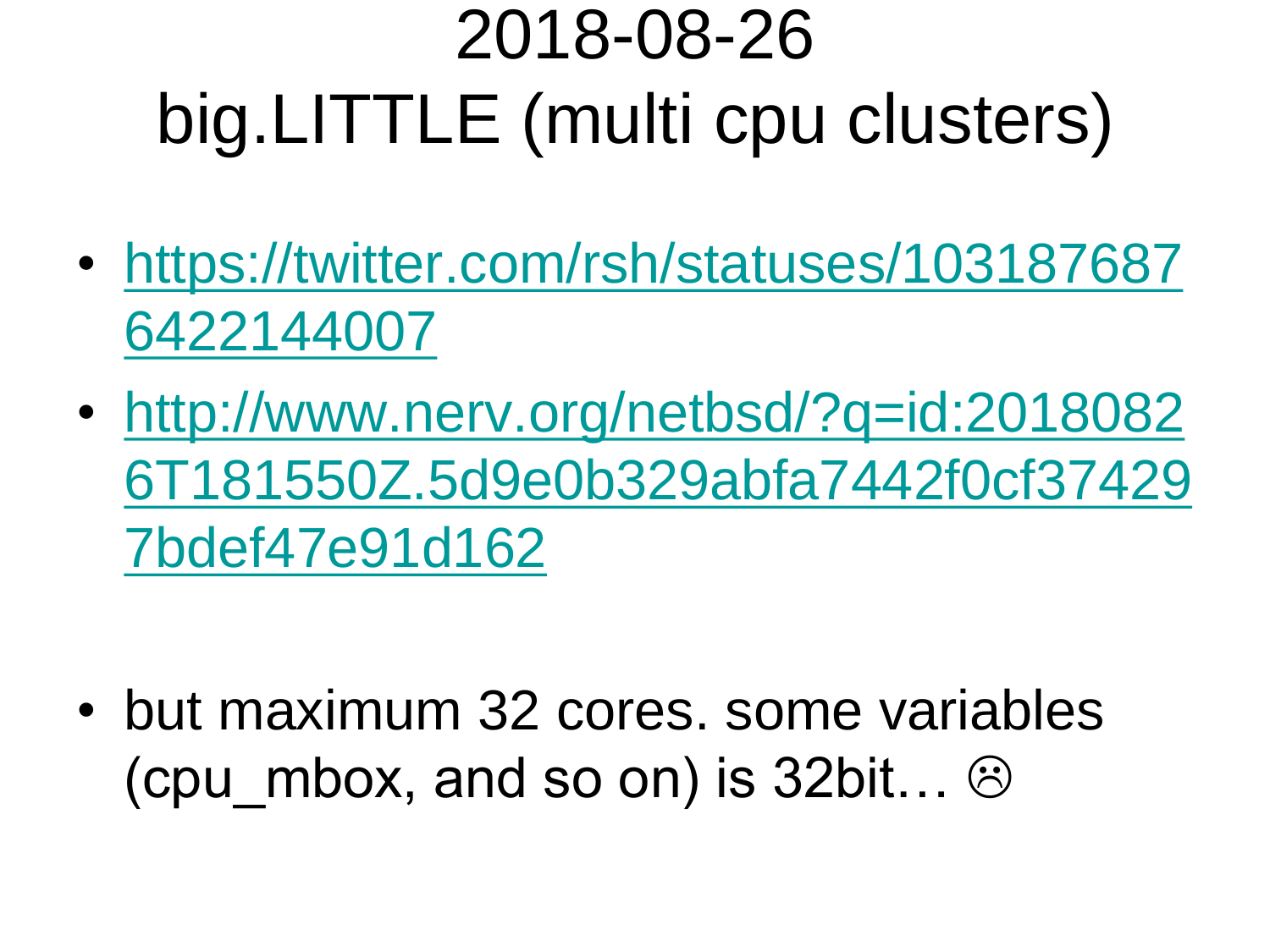#### 2018-10-12 COMPAT\_NETBSD32

- arm32 userland can use whole 4GB memory on aarch64 kernel
- thumb mode is not supported yet.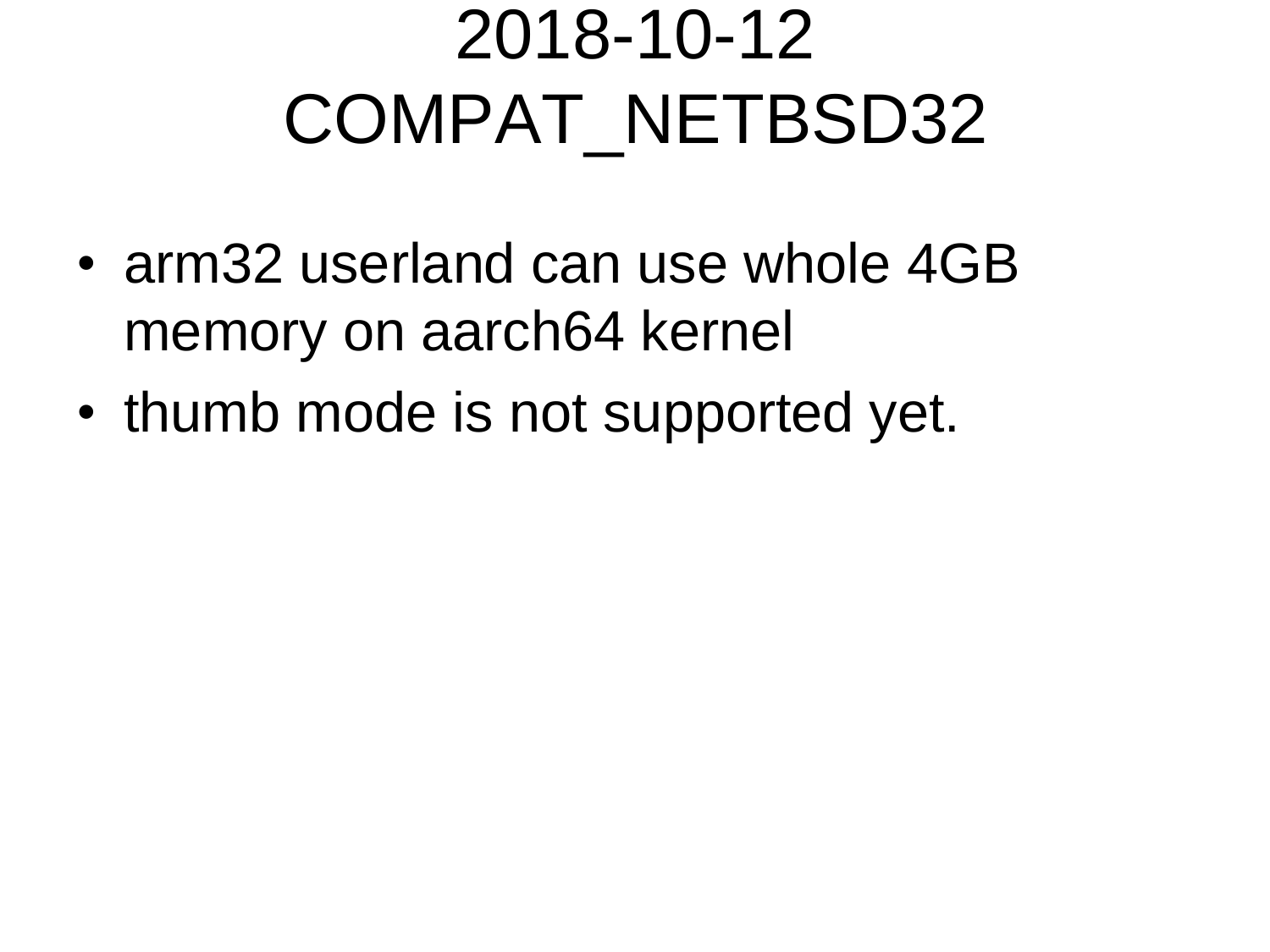#### 2018-11-01 KASAN on aarch64 (by maxv@)

- kernel address sanitizer supported on aarch64
- excellent!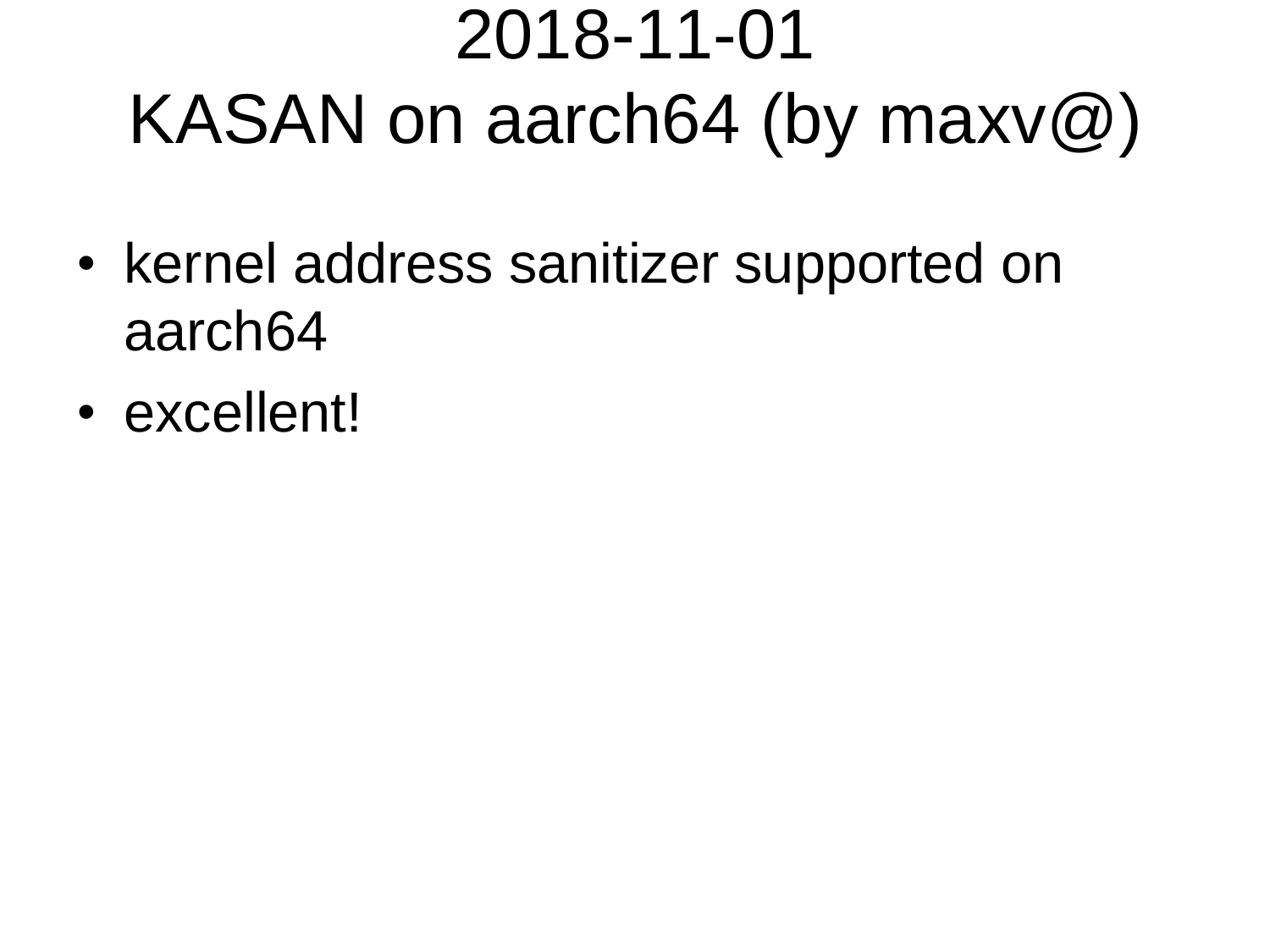$2018 - 10 - 28 \sim 11 - 24$ EFI, and ARM Server Base System Architecture (SBSA) (by jmcneill@)

- running on SCALEWAY ARM64 VPS!
- running on AWS ARM A1 instances! [http://blog.onodera.asia/2018/12/amazon](http://blog.onodera.asia/2018/12/amazon-web-service-ec2a1netbsdaarch64.html)[web-service-ec2a1netbsdaarch64.html](http://blog.onodera.asia/2018/12/amazon-web-service-ec2a1netbsdaarch64.html) (how-to by ryoon@)
- Wonderful!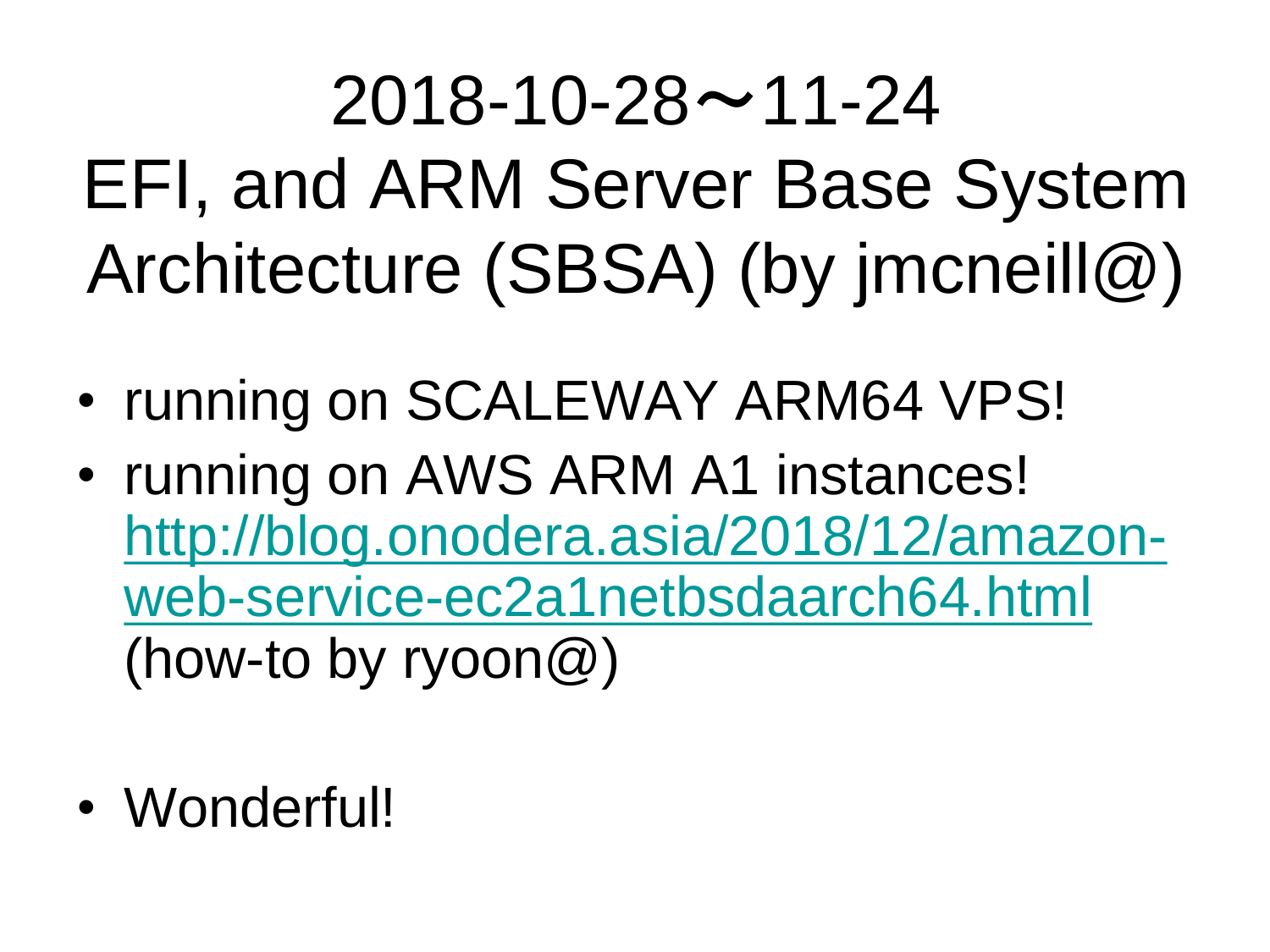#### 2018-12-13 PT\_TRACE

• add support hardware assist CPU single stepping for userland (gdb)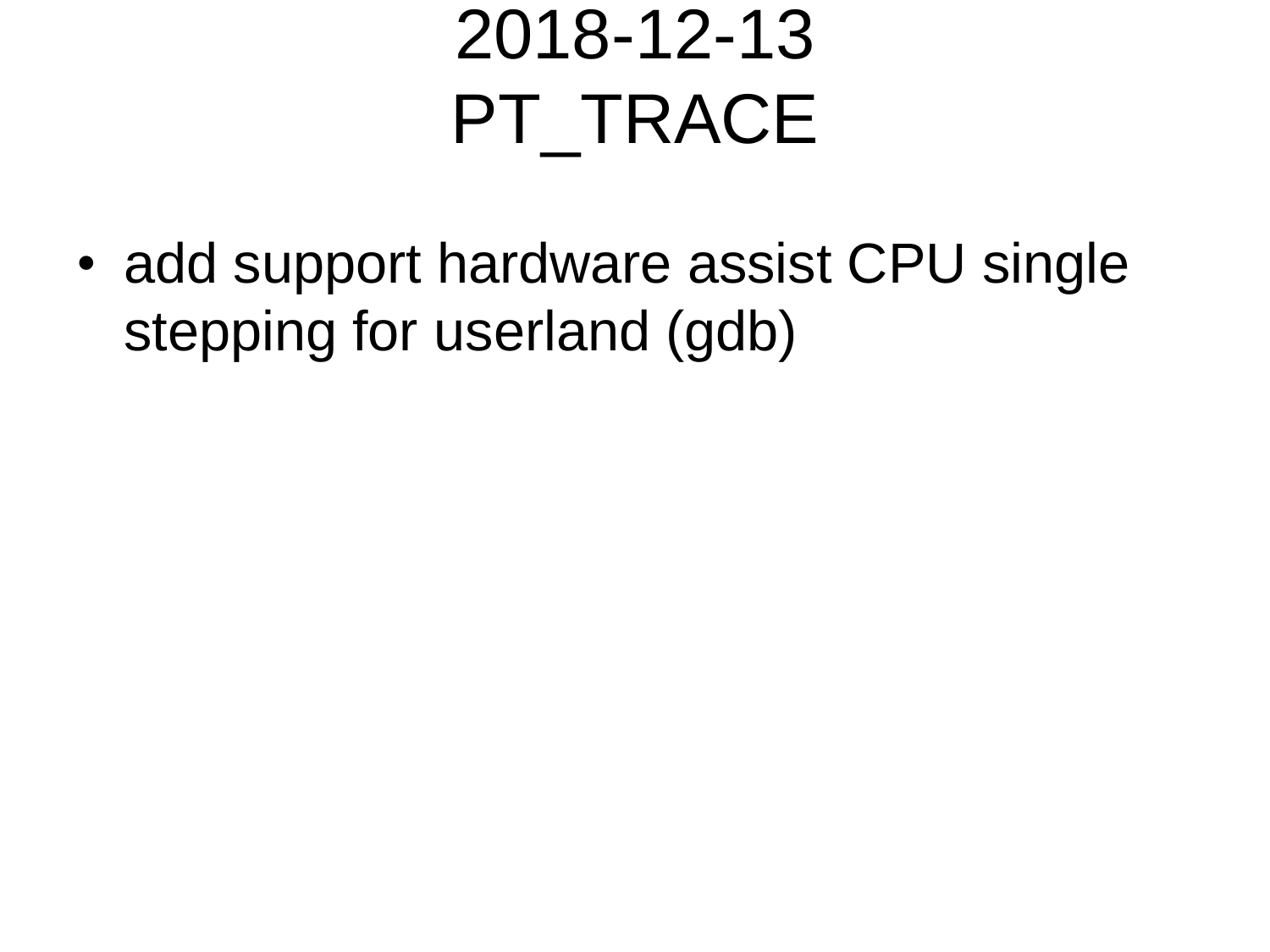#### 2019-02-06 improve pmap\_remove

- toooooo slow when exiting process
- it takes 300 seconds for \_exit(2) after mmap(2) large(128GB) file.
- why?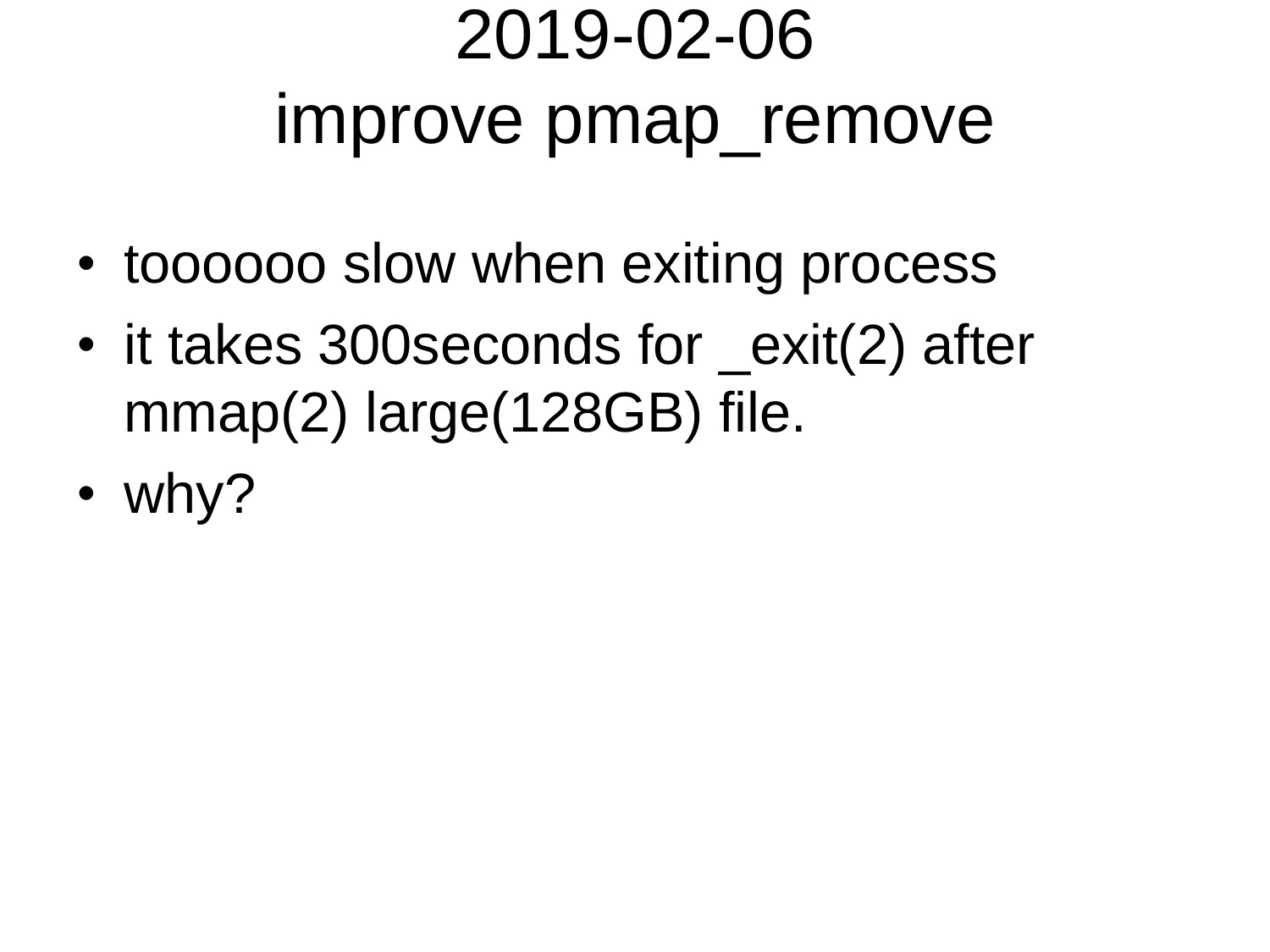UVM call pmap\_remove for all vm spaces when exiting a process. pmap\_remove used lock/unlock per pages.

```
pmap_remove(p, start_va, end_va, …)
{
 for (va = start_va; va < end_va; va += PAGE\_SIZE) {
   _pmap_remove(p, va, ...);
 }
}
_pmap_remove(p, va, ...)
{
  mutex_enter();
  \simremove a page table entry\sim\simremove and free vm_page\sim …
```
 **mutex\_exit();**

#### Oh….

}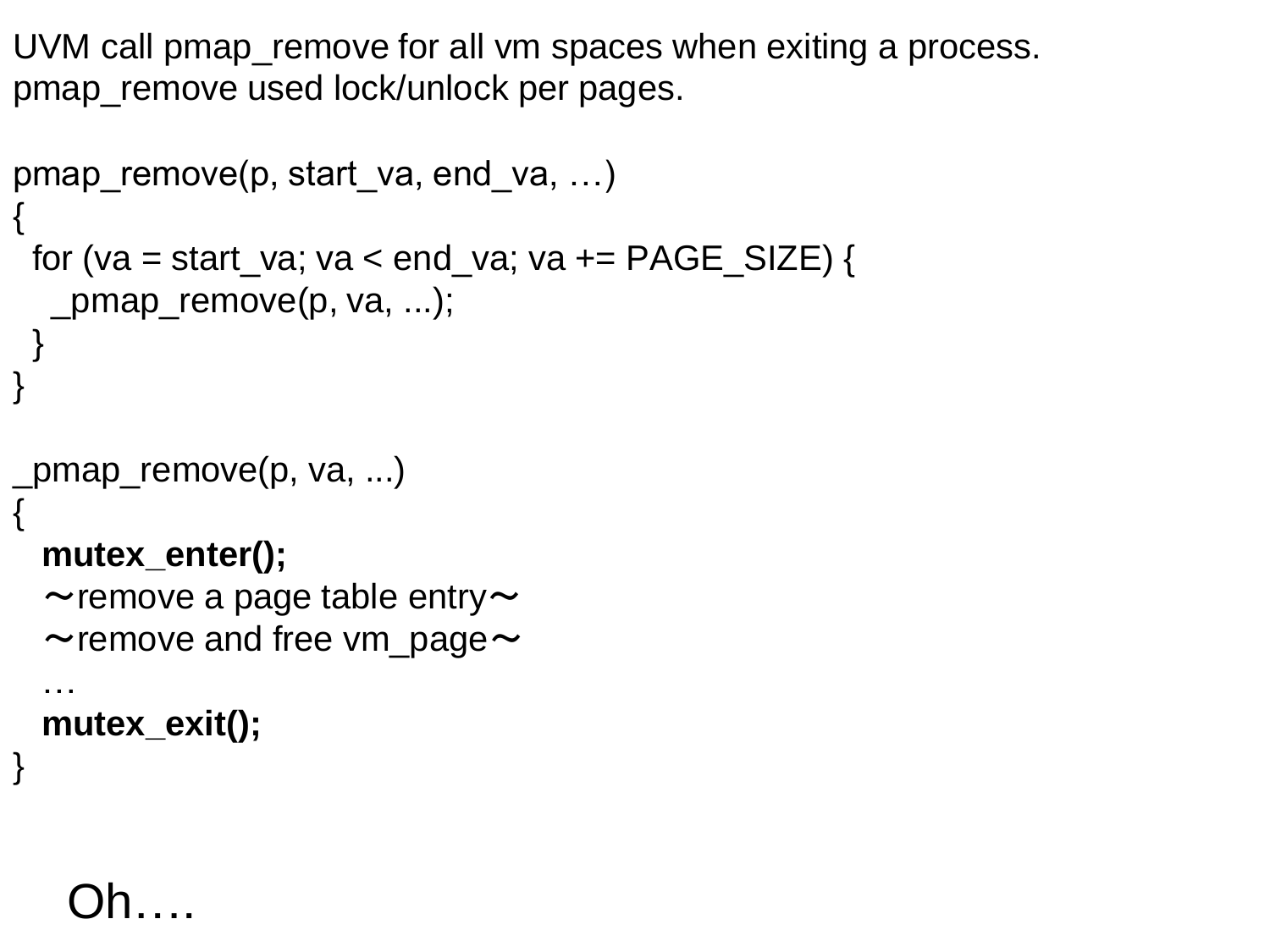I rewrited…

```
pmap_remove(p, start_va, end_va, …)
{
  mutex_enter();
  _pmap_remove(p, start_va, end_va, …);
  mutex_exit();
  \simfree vm_pages\sim}
_pmap_remove(p, start_va, end_va...)
{
 for (va = start_va; va < end_va; va += PAGE\_SIZE) {
  \simremove a page table entry\sim\simremove vm_page\sim …
 }
}
```
300 seconds  $\rightarrow$  1 second  $\odot$